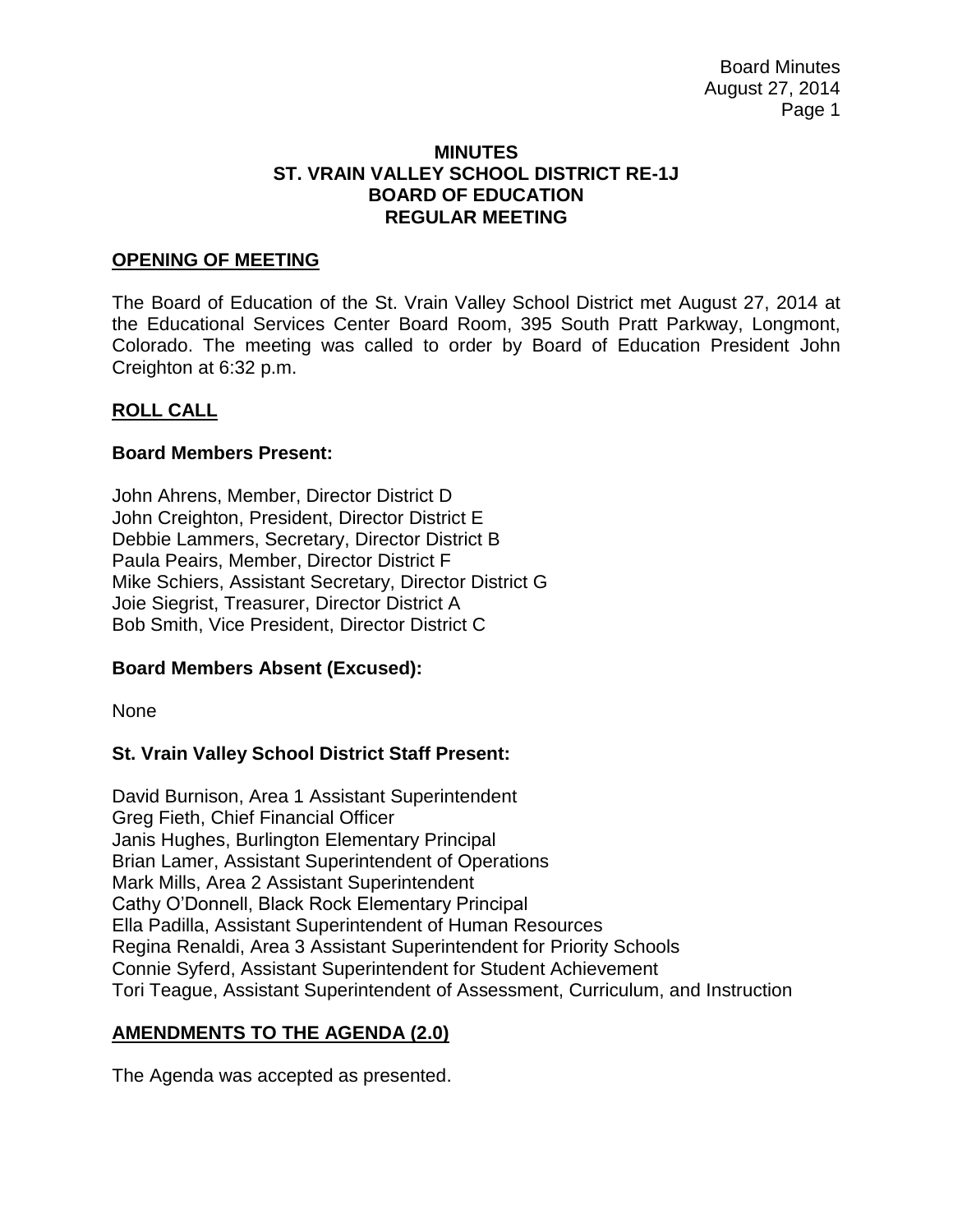# **AUDIENCE PARTICIPATION (3.0)**

Black Rock Elementary Principal Cathy O'Donnell introduced Black Rock student Dominic Gaeta and his mother. Dominic held a fundraiser to raise money to replace the playground equipment recently vandalized at Black Rock Elementary. Dominic gave advice on thinking twice before damaging someone else's property. He presented a check for \$2,827.00 that he raised, and the Black Rock Elementary PTO gave Cathy a check for \$1,504.00 and all proceeds will go directly to replacing the damaged playground equipment at Black Rock. Dominic was presented the Superintendent's Excellence in Education award by Dr. Don Haddad.

## **SUPERINTENDENT'S REPORT (5.0)**

- Visited many schools and the first week of school went very well. Thanks to Brian Lamer and his team for getting all the schools ready for that first day. Thanks to the administration, staff, teachers, students and parents for a great start to the school year.
- Shared that the preliminary student count is showing a significant increase in students. There will be several more unofficial student counts between now and the official count on October 1. Proud to share that all FTE requests have been addressed, and he will continue to keep the Board posted on future preliminary student counts.
- Brian Lamer and his team are working on reducing the number of informational signs on school properties.
- Congratulated Dara Ward, Energy Manager, for her role in energy savings to the District of \$528,000. Dara will attend the September 10, 2014 Board Meeting to share details of how the savings were obtained.
- Met at the Innovation Center with Commissioner of Education Robert Hammond, Lieutenant Governor Joe Garcia, and IBM executives. Very excited to implement the P-TECH (Pathways in Technology) Program soon.
- Invited the Board to community events: Lyons M/S will have a community BBQ on Friday, September 12, 2014, from 4:00 to 7:00 pm before their first football game, and Miners' Day in Frederick on Saturday, September 20, 2014, from 10:00 a.m. to 10:00 p.m.

## **REPORTS (6.0)**

## **District Financial Statements-May 2014 (6.1)**

Greg Fieth reported information related to the May 2014 Monthly Financial Statements. The Finance Department will host a training session for District parent/teacher organizations on Thursday, September 18, 2014, from 6:30 to 8:30 p.m. in the Educational Services Center Board Room.

## **2014 TCAP Achievement, Colorado Growth Model Data, ACT Scores, and ACCESS for ELLs Data (6.2)**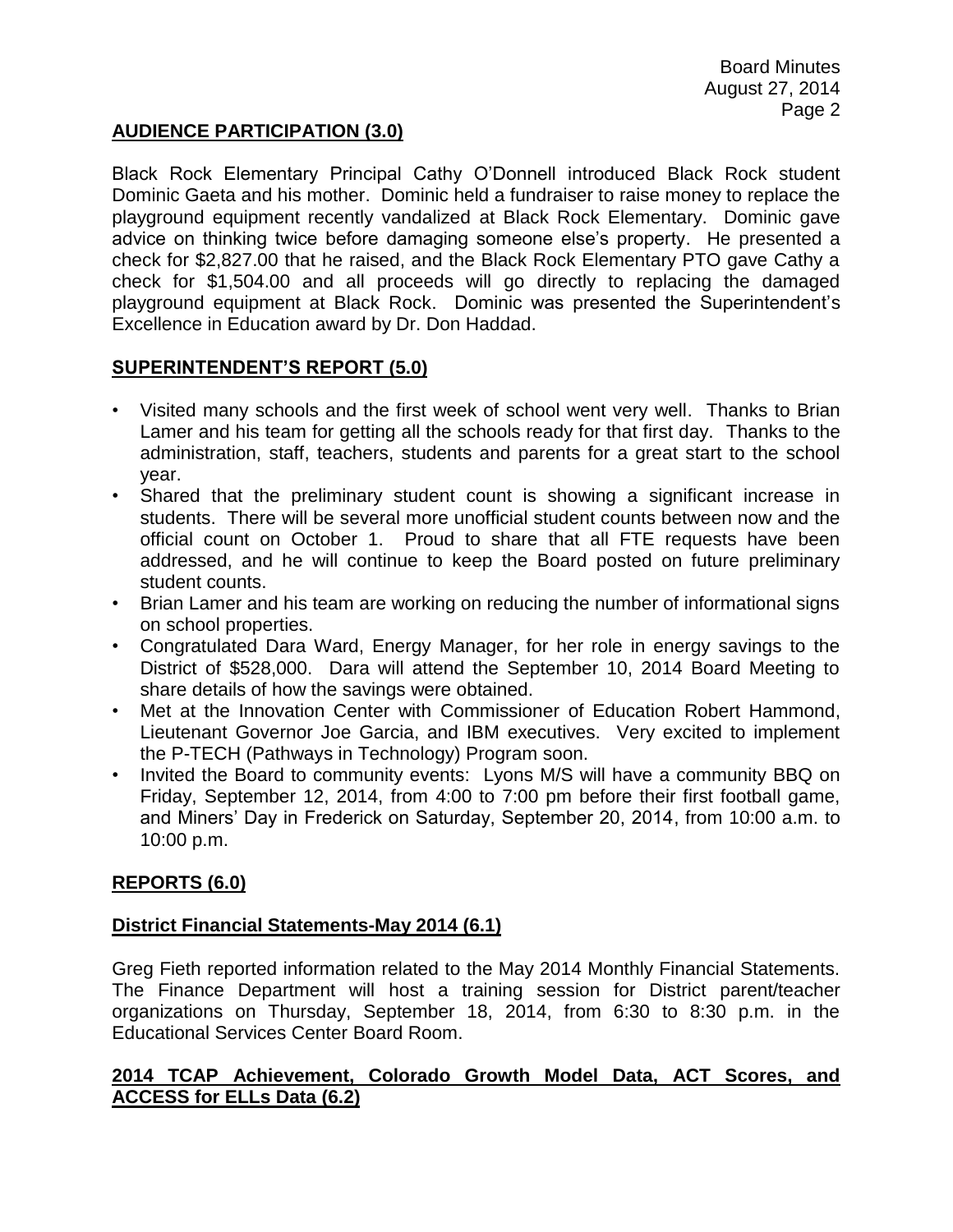Tori Teague reported that students in the St. Vrain Valley School District completed 52,279 TCAP tests and, of 28 performance measures, provided measurable results for 26 measures. She highlighted the results of each of the separate tests. The District outperformed the state on the vast majority of TCAP tests. The growth data also shows excellent results in every area, and we have higher overall median growth percentiles in all content areas than the state. The positive trend continues with ACT results that show strong achievement, increases in every area, and an upward trend over the past five years.

Don Haddad praised Tori Teague and her team for their work in implementing all of these state-mandated tests for the District.

# **CONSENT ITEMS (7.0)**

Paula Peairs moved to approve Consent Agenda Item 7.1. Bob Smith seconded.

1. Approval: Second Reading, Adoption, Board Policies/Regulation/Exhibit JICG – Use of Tobacco by Students; JLF – Reporting Child Abuse/Child Protection; JLF-R – Reporting Child Abuse/Child Protection; and new Exhibit JLF-E – Report of Suspected Child Abuse or Neglect

The motion carried by unanimous roll call vote: [John Ahrens, yes; John Creighton, yes; Debbie Lammers, yes; Paula Peairs, yes; Mike Schiers, yes; Joie Siegrist, yes; Bob Smith, yes].

## **ACTION ITEMS (8.0)**

## **Approval of Burlington Elementary High Achievers Grant (8.1)**

Paula Peairs moved that the Board of Education authorize the administration to apply for, and accept if approved, grant funds of approximately \$20,000 for the High Achievers Grant for Burlington Elementary School. John Ahrens seconded.

Greg Fieth reported that, for the 2014-2015 school year, funds are available to a select group of high achieving schools who agree to participate in a study by the Colorado Department of Education (CDE) about their current practices in literacy, math, English language program, multi-tiered systems of support, Title I (if applicable) and special education. The Colorado Department of Education has recognized Burlington Elementary as a high achieving school and suggested the school apply for this grant. The funds will be used for the purchase of Chromebooks for use by Burlington Elementary students. Principal Janis Hughes shared with the Board her pride in her staff and their students' achievements. Mark Mills, Don Haddad and Board President John Creighton praised Janis for her leadership.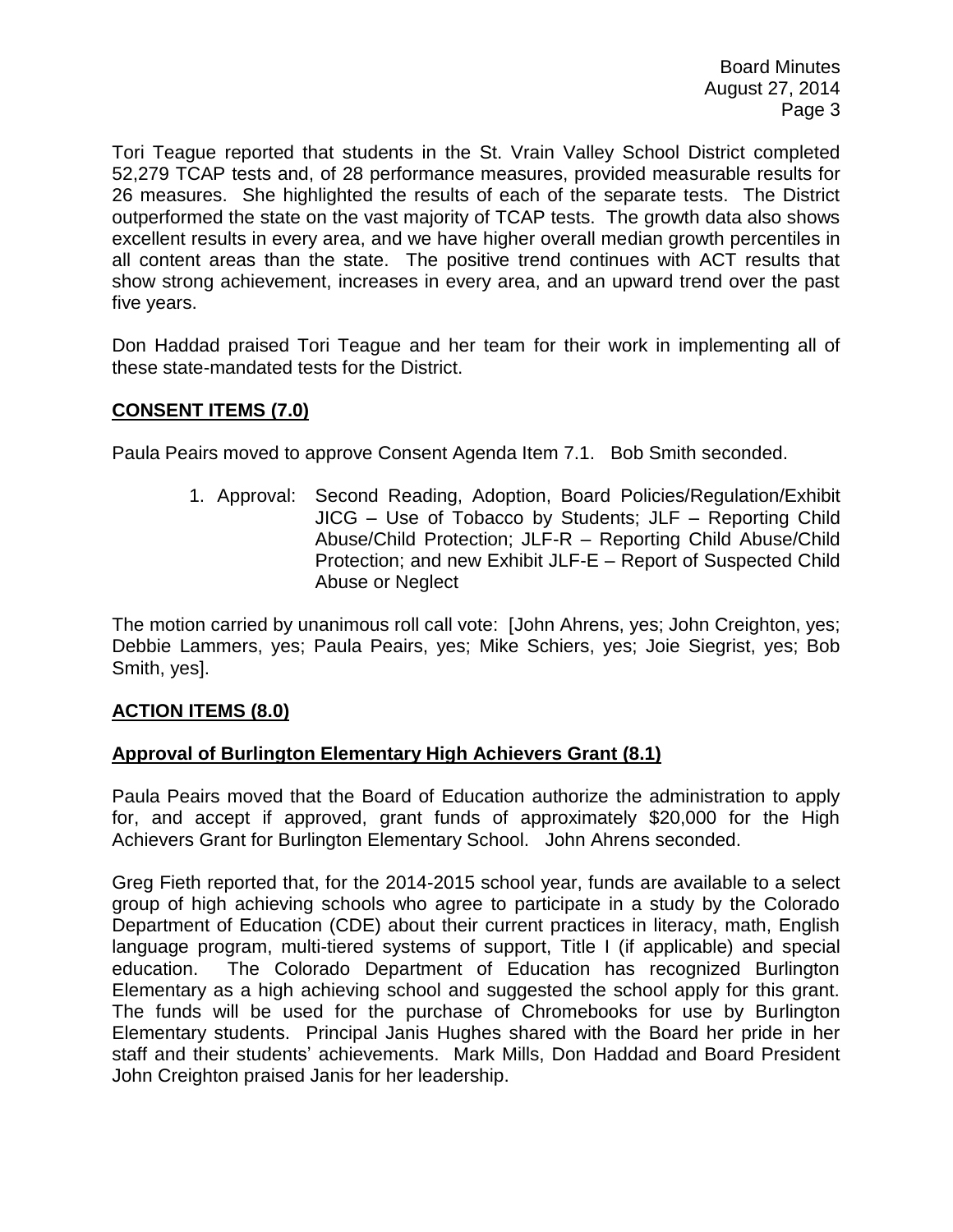## **Approval of Purchase of Symantec Software Licenses and Renewals (8.2)**

Bob Smith moved that the Board of Education approve the purchase of Symantec Software Licenses and Renewals in an amount of \$100,022.90 from Intuitive Technology Group, LLC. Joie Siegrist seconded.

This suite of software has been used by the District for several years. It includes antivirus programs for all computers in the District, Help Desk Software (Work Tickets), computer imaging, and Workflow (process automation software).

The motion carried by unanimous roll call vote: [John Ahrens, yes; John Creighton, yes; Debbie Lammers, yes; Paula Peairs, yes; Mike Schiers, yes; Joie Siegrist, yes; Bob Smith, yes].

# **Approval of Purchase of Annual Maintenance for Cisco Network Products (8.3)**

Bob Smith moved that the Board of Education approve the purchase of Annual Maintenance (SmartNet) for Cisco Network Products in an amount of \$224,437.91 from Global Technology Resources, Inc. John Ahrens seconded.

SmartNet Maintenance provides the District technical support on all Cisco products and the ability to monitor and resolve network issues.

The motion carried by unanimous roll call vote: [John Ahrens, yes; John Creighton, yes; Debbie Lammers, yes; Paula Peairs, yes; Mike Schiers, yes; Joie Siegrist, yes; Bob Smith, yes].

## **Approval of Waiver from Liability Insurance Requirements for the Longmont, Silver Creek, Frederick, and Skyline High School Education Foundations (8.4-8.7)**

Mike Schiers moved that the Board of Education allow an exception to the Organizational Options for Parent Organizations Policy KBE-R, and thereby approve a waiver for the general liability insurance requirement for the Longmont, Silver Creek, Frederick, and Skyline High School Education Foundations. Bob Smith seconded.

The Longmont, Silver Creek, Frederick, and Skyline High School Education Foundations appealed to the District's Finance and Audit Committee for a waiver from Policy KBE-R due to the fact that none of their Foundations use District facilities except for their meetings.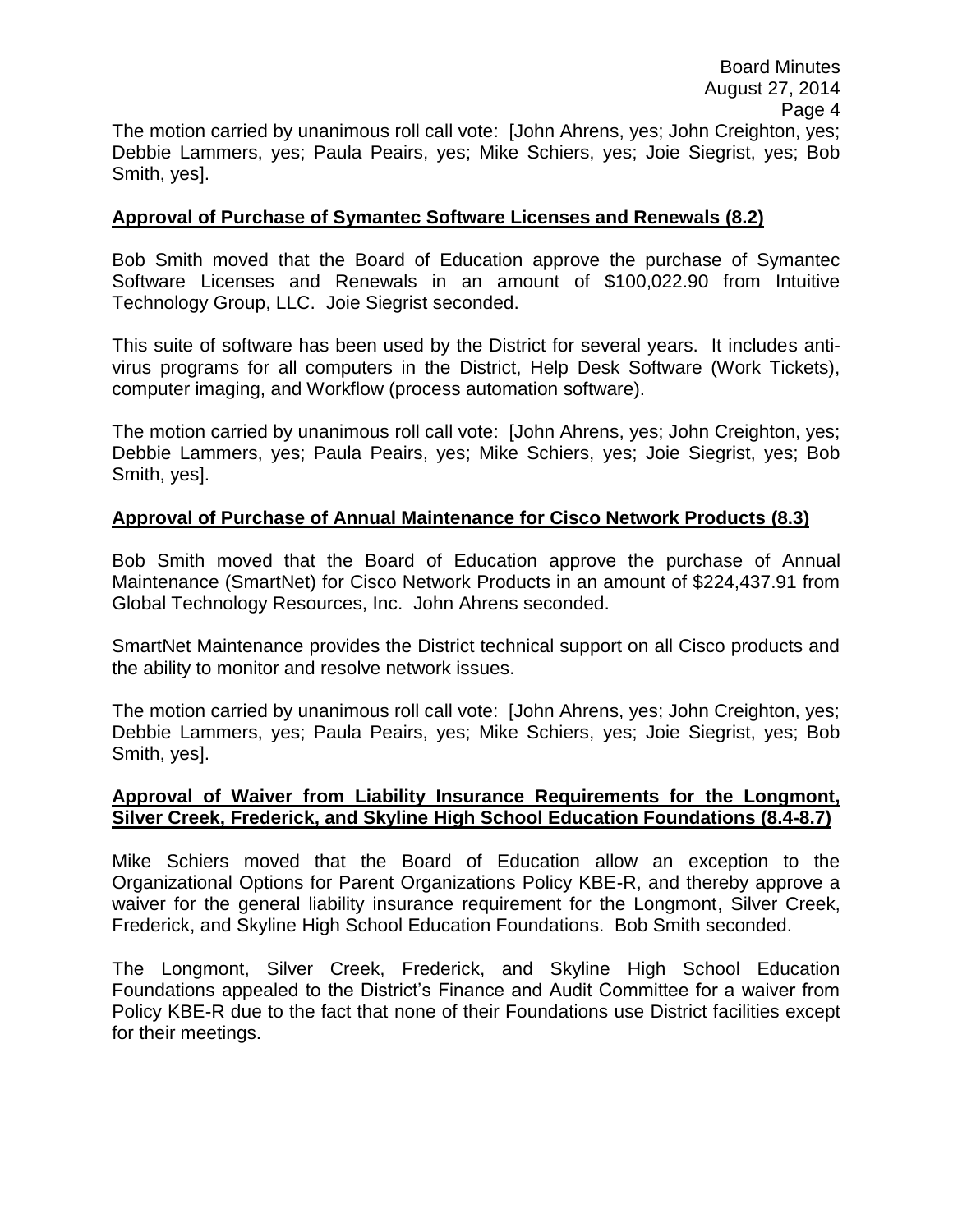## **DISCUSSION ITEMS (9.0)**

# **Executive Summary on Board Policy Manual Overhaul Project-Board Policy Manual Section G (9.1)**

Board member Paula Peairs gave a summary report on the progress of the Board Policy Manual Overhaul Project for Board Policy Section G-Personnel.

Board member Mike Schiers thanked the Board Policy Review Committee for the time they are spending on this Committee.

The Board Policy Review Committee meets weekly on Mondays (no holidays). The public is welcome to attend these meetings and can call or email the Secretary to the Board of Education for meeting information at steege\_barb@svvsd.org or 303-682- 7292.

#### **John Creighton Announcement**

Board President John Creighton announced that he was stepping down as President of the Board due to increasing family and professional responsibilities. He has also been appointed to the State Assessment Task Force which will take up considerable time. He will finish his current board term which ends in November 2015 but will not have an officer position. John has been the Board President since November 2009. A new Board President and subsequent Board officer positions will be determined at the September 10, 2014 Regular Board Meeting.

John stated that it has been an enjoyable opportunity to serve the District as President of the Board, and he looks forward to working with his successor. Don Haddad thanked John, on behalf of all District staff, for his tremendous leadership of the Board, District and SVVSD Community.

#### **ADJOURNMENT**

Joie Siegrist moved to adjourn the meeting at 8:16 p.m. John Ahrens seconded.

The motion carried by unanimous roll call vote: [John Ahrens, yes; John Creighton, yes; Debbie Lammers, yes; Paula Peairs, yes; Mike Schiers, yes; Joie Siegrist, yes; Bob Smith, yes].

Respectfully submitted,

Debbie Lammers, Secretary of the Board of Education